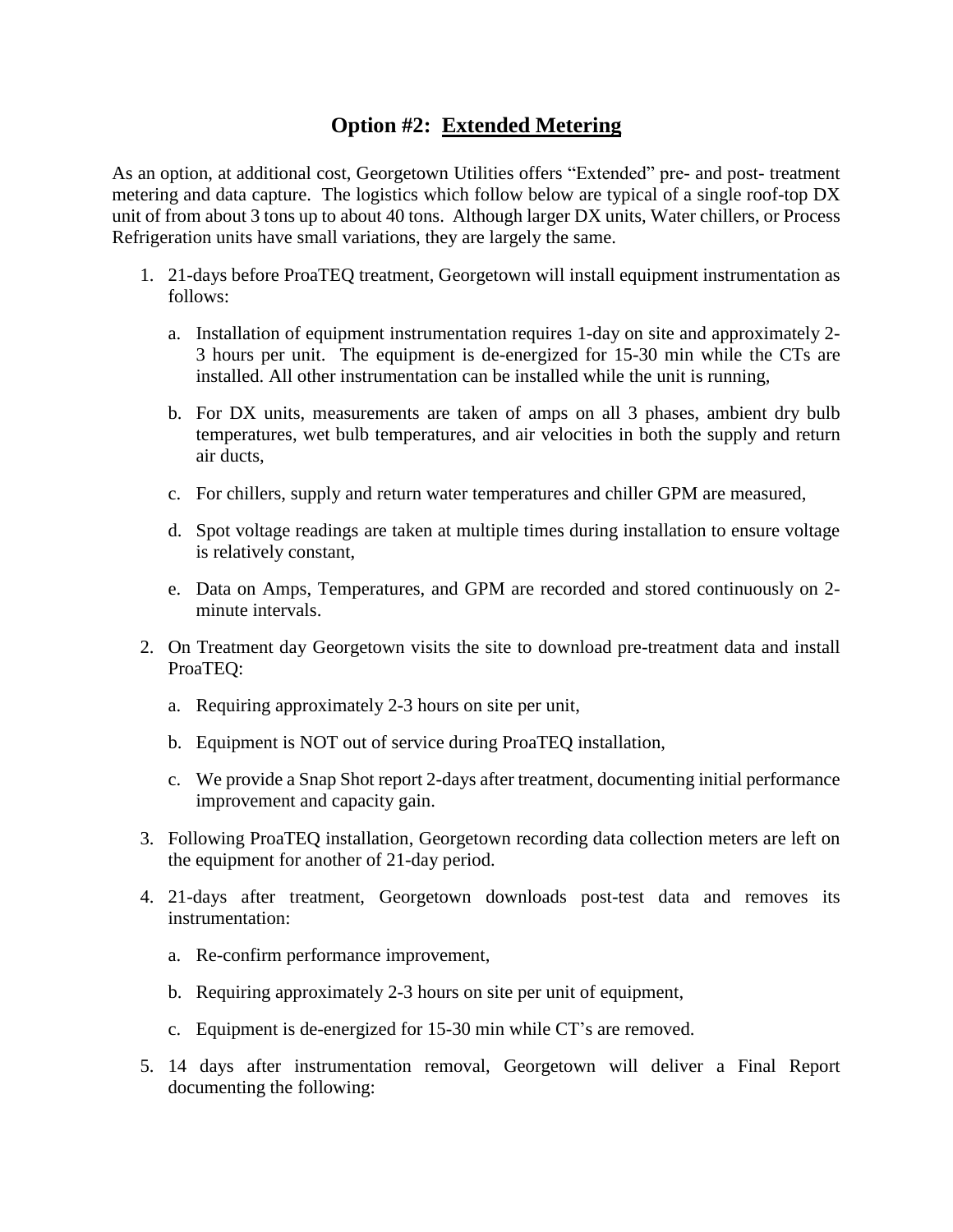- a. Performance Improvement,
- b. Capacity Recovery,
- c. Pre- and Post-Treatment Performance Modeling,
- d. Energy, Peak Demand, and Dollar Savings,
- e. Payback Period and ROI,
- f. Performance Improvement Projections for other equipment for which we have been provided data.
- 6. As a further option, and at additional cost, Georgetown will come to the Customer's site to present the results to the Customer's staff and answer any questions regarding the report findings or any element of the project.

The primary advantage of the Extended Metering Option is that it captures the data necessary to model equipment's performance versus cooling load for a 21-day period before treatment. Doing so provides a reliable and "bulletproof" baseline against which post-treatment performance can be monitored, which result in highly reliable computations of business performance ratios, including Payback Period, Return on Investment, etc.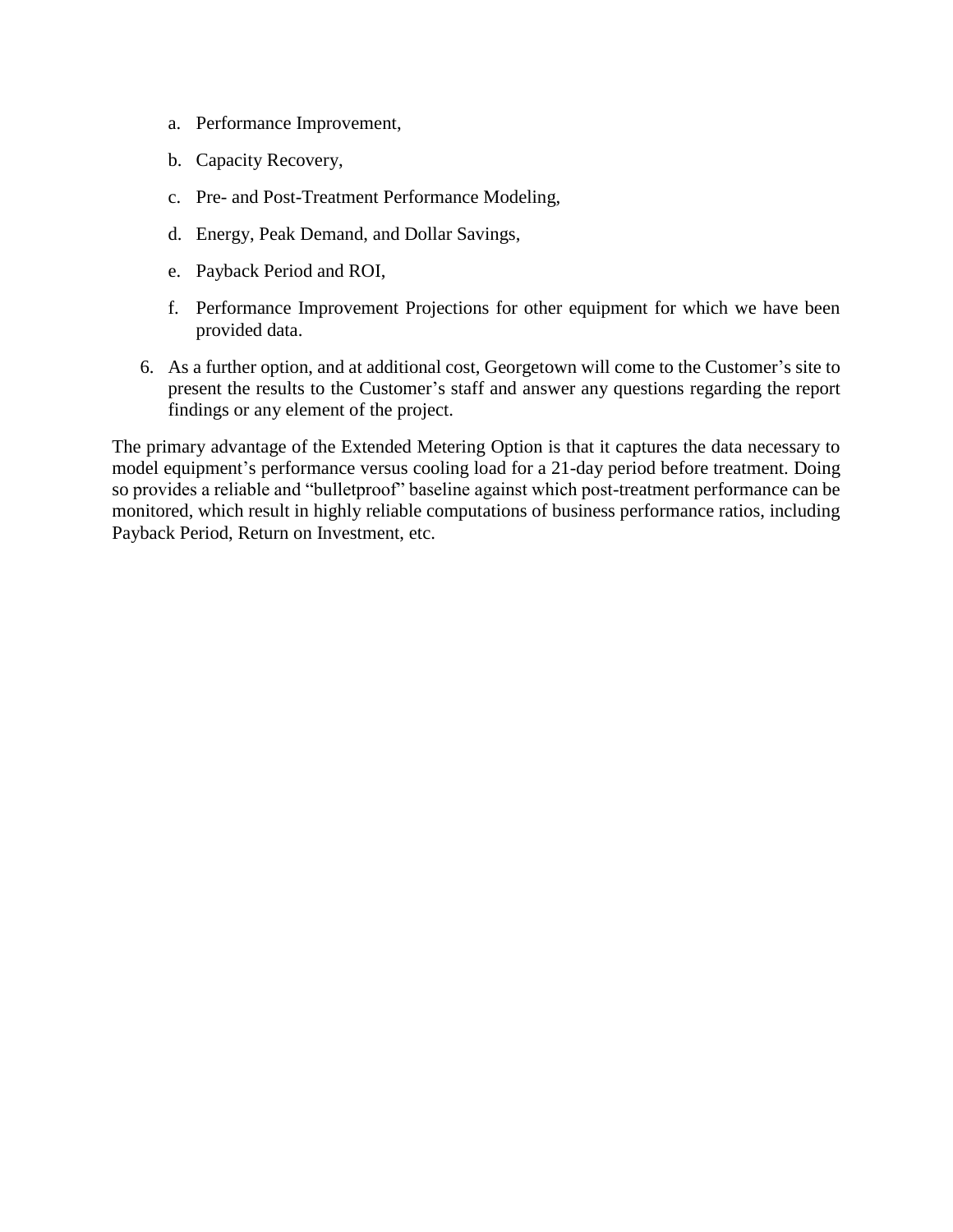## **Option #2: EXTENDED METERING SCOPE OF WORK**

## 1. PROJECT PLANNING, ACQUISITION, MANAGEMENT

Georgetown Principal, Mr. Richard Piepenbrink, will be assigned as lead Project Manager. He will engage subcontractors and conclude subcontracts, acquire materials, and manage the engagement, including traveling to the Project Location for the installation.

## 2. PLANNING & COORDINATION MEETING

Mr. Piepenbrink and two subcontractor personnel, Sr. Mechanical Engineer (Dr. Rick Parks), Sr. Electrical Engineer (Mr. G.C. Nichols), will travel to the site at the Project Location. A coordination meeting is required between Georgetown personnel and subcontractors with PPG personnel before the installation and is included in the price.

## 3. ENHANCED MONITORING PACKAGE OPTION PRE-INSTALLATION TASKS **CLUSTER**

This proposal includes an optional task at additional cost for Enhanced Monitoring. This will include monitoring done for a twenty (20) day period prior to and after installation, and is included in the attached schedule. Georgetown subcontractors will install meters in conjunction with oversight from PPG personnel.

#### 4. INSPECT & PREPARE EQUIPMENT

When Georgetown personnel and subcontractors arrive, they will inspect and prepare the selected pilot units for ProaTEQ installation, including installation of any instruments and equipment needed for Test-in and ProaTEQ coating installation. Mr. Piepenbrink will be in attendance.

#### 5. TEST-IN

Dr. Parks and Mr. Nichols will make the necessary readings for pre-installation data on the Snapshot Cooling Capacity Report. Mr. Piepenbrink will be in attendance.

#### 6. INSTALL ProaTEQ COATING MATERIAL

Dr. Parks and Mr. Nichols will install the ProaTEQ coating material Mr. Piepenbrink will be in attendance.

#### 7. TEST-OUT

Dr. Parks and Mr. Nichols will make some of the necessary post installation readings and data for the post-installation information in the Snapshot report. Mr. Piepenbrink will be in attendance.